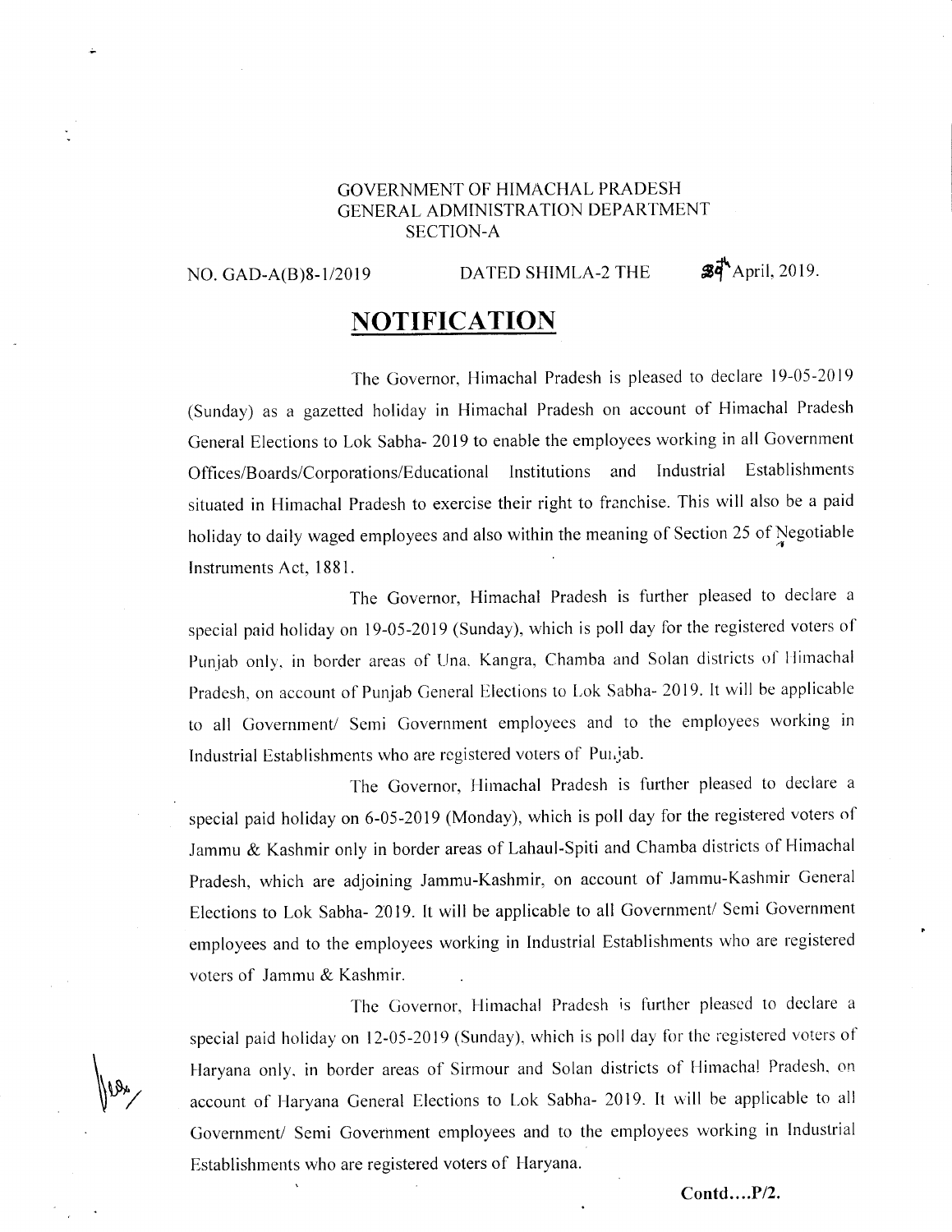The above holiday(s) will also be a special paid holiday(s) under Section 25 of Negotiable Instruments Act, 1881.

It is, however clarified that special casual leave may be given to those employees who are working in different places in the State but have right to vote in other constituencies/places in the Pradesh on the production of certificate from the concerned Presiding Officer that the employee has actually cast his/her vote. It is further clarified that above special paid holiday(s) may be given to such employees, only on the production of certificate of the concerned Presiding Officer that the employee has actually cast his/ her vote.

By Order

/4

Chief Secretary, Government of Himachal Pradesh<br>29th pril, 2019.

### No. GAD-A(B)8-l/2019 Dated Shimla 171002

t

Copy forwarded to the Addl. Chief Secretary (LEP/ Industries) to the Govt. of H.P., Labour Commissioner, H.P. and Director of Industries, H.P. Shimla for information and necessary action to issue similar necessary instructions for the employees working in the Industrial Establishments, to which the provisions of the Negotiable Instrument act do not apply and to the factories situated in Himachal Pradesh to grant an additional paid holiday to the Industrial Workers (who are registered voters of Punjab, Jammu & Kashmir and Haryana) on poll day as provided in Section 135-8 of the Representation of People Act, 195 L

 $(Ved)$ Deputy Secretary (GAD) to the  $\sqrt{x}$  Government of Himachal Pradesh. Tel. No. 0177-2620672 (O)

# No. GAD-A(B)8-1/2019 Dated Shimla 171002  $29^{tL}$ April, 2019.

Copy for information & necessary action is forwarded to the:-

- 1. The Secretary to the Governor, H.P., Shimla-2.
- 2. The P.S. to Hon'ble Chief Minister, H.P., Shimla-2.
- 3. 'fhe P.S. to Chief Secretary, Himachal Pradesh, Shimla-2.
- 4. The P.S. to All Ministers/ Chief Whip/Chairman, Planning Board. H.P., Shirnla-2.
- 5. The P.S. to Speaker/Dy. Speaker, H.P. Vidhan Sabha, Shimla-4.
- 6. All Addl. Chief Secretaries/ Pr. Secretaries/Secretaries to the Govt. of Hirnachal Pradesh, Shimla-2.
- 7. All Heads of Departments in H.P.
- 8. All M.bs./Chairmen. Boards/ Corporations in H.P.